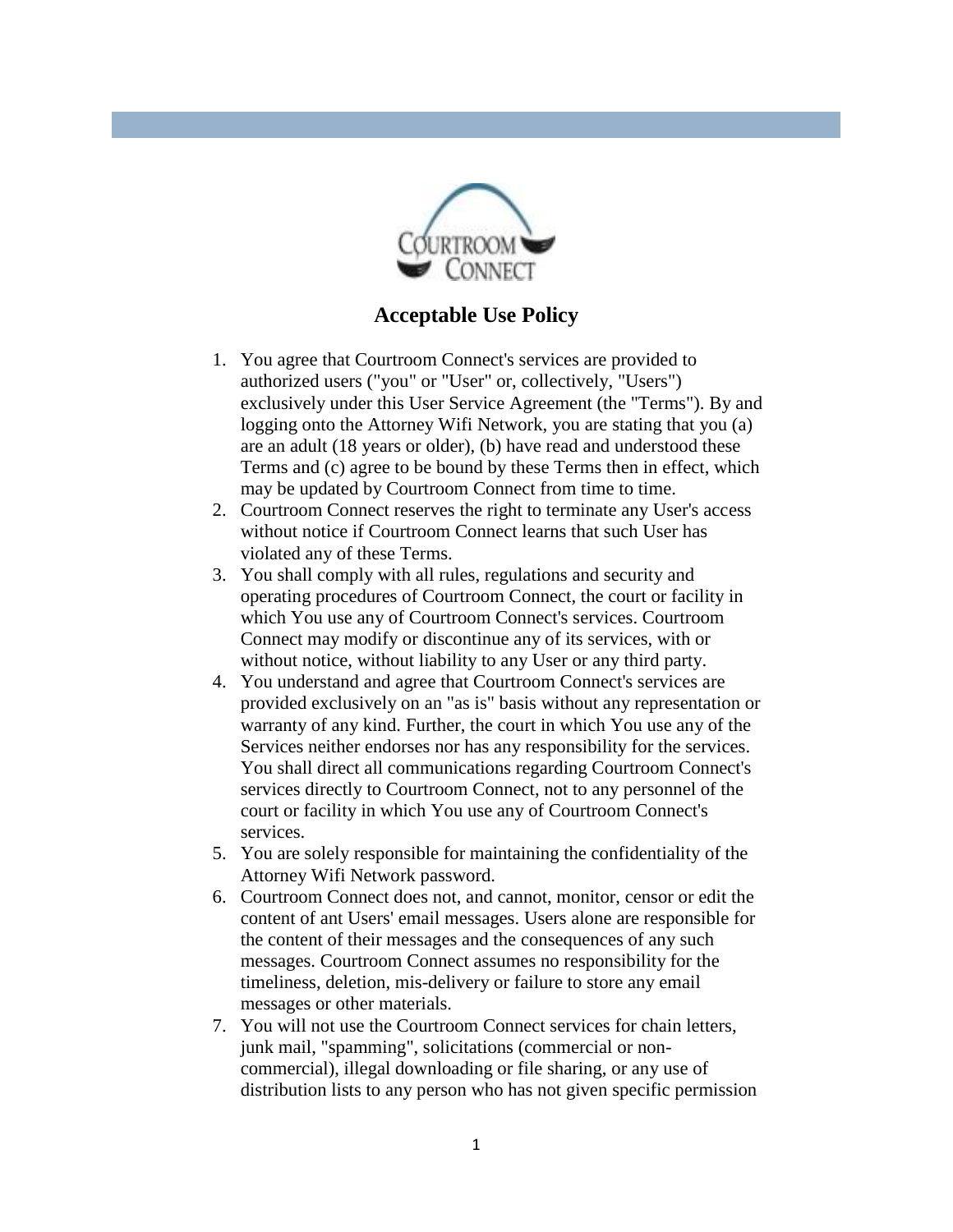to be included in such a process. You further agree not to use any of Courtroom Connect's services to send any message or material that is unlawful, harassing, libelous, abusive, threatening, harmful, vulgar, obscene or otherwise objectionable in any manner or nature or that encourages conduct that could constitute a criminal offense, give rise to civil liability or otherwise violate any applicable local, state, national or international law or regulation.

- 8. YOU UNDERSTAND AND EXPRESSLY AGREE THAT USE OF COURTROOM CONNECT'S SERVICES ARE AT YOUR SOLE RISK, THAT ANY MATERIAL AND/OR DATA DOWNLOADED OR OTHERWISE OBTAINED THROUGH THE USE OF ANY OF COURTROOM CONNECT'S SERVICES IS AT YOUR OWN DISCRETION AND RISK. YOU ARE SOLELY RESPONSIBLE FOR ANY DAMAGE TO YOUR COMPUTER SYSTEM OR LOSS OF DATA THAT RESULTS FROM THE DOWNLOAD OF SUCH MATERIAL AND/OR DATA.
- 9. COURTROOM CONNECT EXPRESSLY DISCLAIMS ALL WARRANTIES OF ANY KIND, EXPRESS OR IMPLIED, INCLUDING WITHOUT LIMITATION ANY WARRANTY OF MERCHANTABILITY, QUALITY, CONTINUOUS OPERATION, FITNESS FOR A PARTICULAR PURPOSE OR NON-INFRINGEMENT.
- 10. COURTROOM CONNECT MAKES NO WARRANTY OR REPRESENTATION REGARDING THE RESULTS THAT MAY BE OBTAINED FROM THE USE OF COURTROOM CONNECT'S SERVICES, REGARDING THE ACCURACY OR RELIABILITY OF ANY INFORMATION OBTAINED THROUGH COURTROOM CONNECT'S SERVICES, REGARDING ANY GOODS OR SERVICES PURCHASED OR OBTAINED THROUGH COURTROOM CONNECT'S SERVICES, REGARDING ANY TRANSACTIONS ENTERED INTO THROUGH COURTROOM CONNECT'S SERVICES OR THAT COURTROOM CONNECT'S SERVICES WILL MEET ANY USER'S REQUIREMENTS, BE UNINTERRUPTED, TIMELY, SECURE OR ERROR FREE.
- 11. COURTROOM CONNECT WILL NOT BE LIABLE FOR ANY DIRECT, INDIRECT, INCIDENTAL, SPECIAL, EXEMPLARY, PUNITIVE OR CONSEQUENTIAL DAMAGES OF ANY KIND RESULTING FROM THE USE OR INABILITY TO USE ANY OF COURTROOM CONNECT'S SERVICES, RESULTING FROM ANY GOODS OR SERVICES PURCHASED OR OBTAINED OR MESSAGES RECEIVED OR TRANSACTIONS ENTERED INTO THROUGH COURTROOM CONNECT'S SERVICES, RESULTING FROM LOSS OF, UNAUTHORIZED ACCESS TO OR ALTERATION OF USER'S TRANSMISSIONS OR DATA OR FOR THE COST OF PROCUREMENT OF SUBSTITUTE GOODS AND SERVICES, INCLUDING BUT NOT LIMITED TO